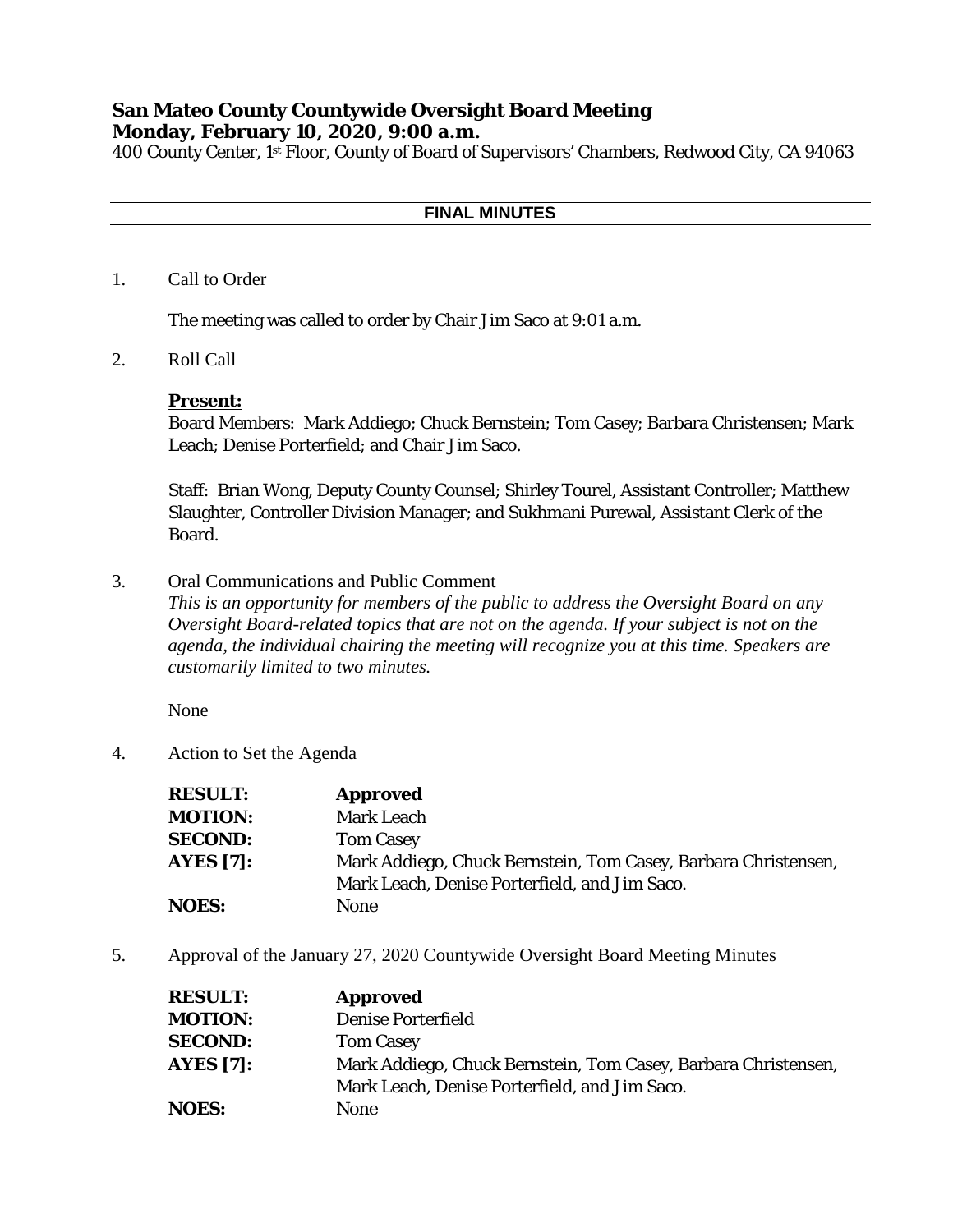6. Adopt a Resolution Approving the Settlement Agreement and Mutual General Release Between the South San Francisco Successor Agency and Kilroy Parties

## **Speakers:**

Steve Mattas, Assistant City Attorney, City of South San Francisco

| <b>RESULT:</b>   | <b>Approved (Resolution No. 2020-07)</b>                       |
|------------------|----------------------------------------------------------------|
| <b>MOTION:</b>   | <b>Chuck Bernstein</b>                                         |
| <b>SECOND:</b>   | <b>Tom Casey</b>                                               |
| <b>AYES</b> [7]: | Mark Addiego, Chuck Bernstein, Tom Casey, Barbara Christensen, |
|                  | Mark Leach, Denise Porterfield, and Jim Saco.                  |
| <b>NOES:</b>     | None                                                           |

7. Adopt a Resolution Approving the Final Sale Price of \$1,100,000 As Set Forth in the Purchase and Sale Agreement and Joint Escrow Instructions for the Disposition of 432 Baden Avenue

### **Speakers:**

Julie Barnard, Economic Development Coordinator, City of South San Francisco Nell Selander, Deputy Director of Economic & Community Development Steve Mattas, Assistant City Attorney, City of South San Francisco

| <b>RESULT:</b>   | <b>Approved (Resolution No. 2020-08)</b>                         |
|------------------|------------------------------------------------------------------|
| <b>MOTION:</b>   | <b>Tom Casey</b>                                                 |
| <b>SECOND:</b>   | <b>Barbara Christensen</b>                                       |
| <b>AYES</b> [6]: | Mark Addiego, Tom Casey, Barbara Christensen, Mark Leach, Denise |
|                  | Porterfield, and Jim Saco.                                       |
| NOES[1]:         | <b>Chuck Bernstein</b>                                           |

Member Chuck Bernstein asked that the minutes reflect that the City is receiving a benefit from the development as a result of this sale and his feeling is that this is putting risk on the other taxing agencies which they should not bear.

8. Adopt a Resolution Approving the Final Sale Price of \$5,500,000 for the Sale of PUC Site, More Particularly Identified as Assessor Parcel Nos. 093-312-050 and 093-312-060, for High-Density, Mixed Use Development to SSF PUC Housing Partners, LLC

### **Speaker:**

Nell Selander, Deputy Director of Economic & Community Development Shirley Tourel, Assistant Controller Brian Wong, Deputy County Counsel

| <b>RESULT:</b> | <b>Approved (Resolution No. 2020-09)</b> |
|----------------|------------------------------------------|
| <b>MOTION:</b> | Barbara Christensen                      |
| <b>SECOND:</b> | <b>Tom Casey</b>                         |